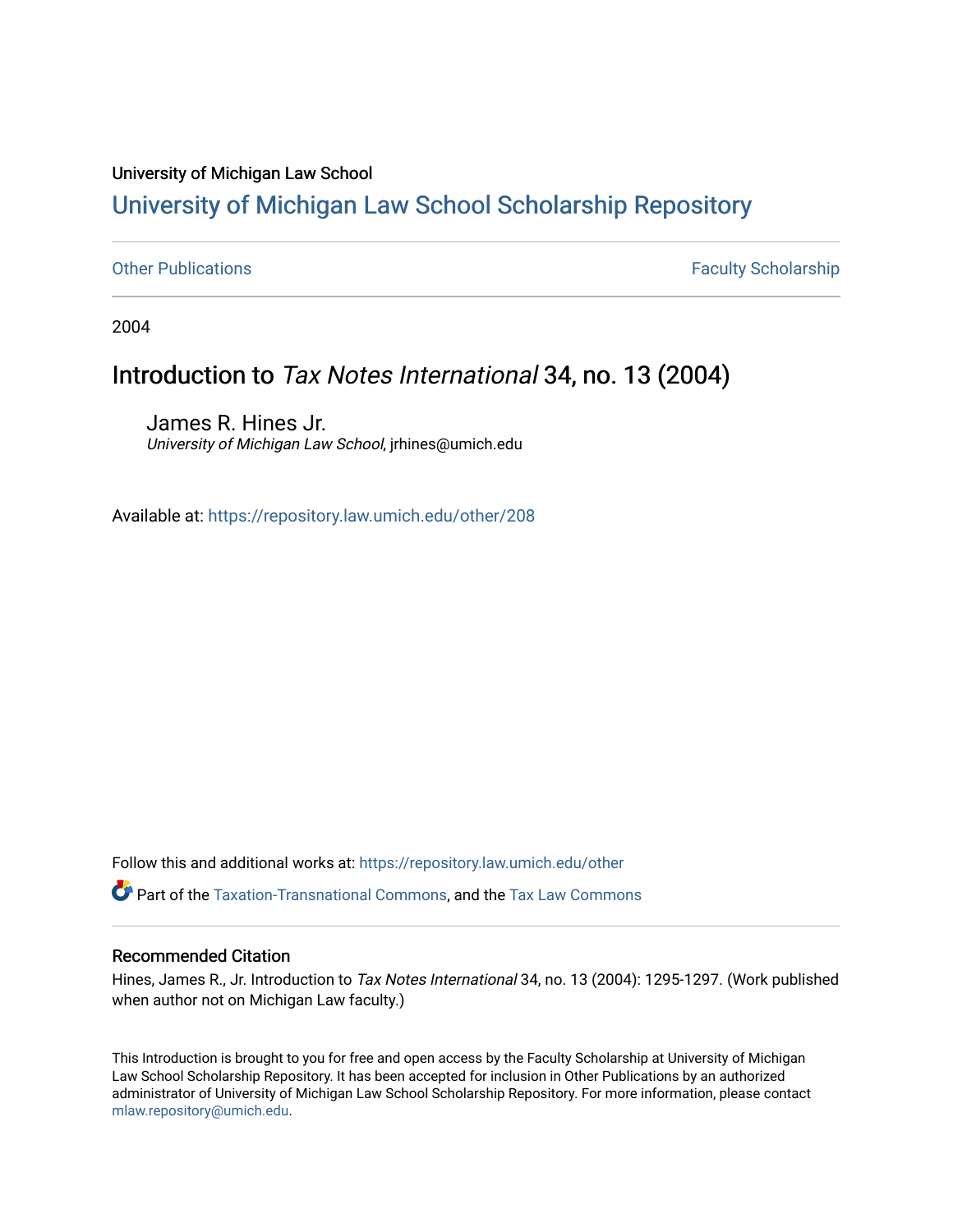

# **Introduction**

*by James R. Hines Jr.* 

*James R. Hines Jr. is a professor of economics, public policy, and business economics at the University of Michigan and a research associate at the National Bureau of Economic Research.* 

There is now considerable interest in the state of international tax competition, its implications for **here is now considerable interest in the state of ineconomic performance, and appropriate policy stances for governments to adopt. That interest has a public side and a research side. The public side is reflected in pronouncements by public figures of all political stripes, informing listeners of what are deemed to be good and bad developments in tax policy around the world, and what might be favorable new courses for governments to chart. The research side looks different: It is characterized by the gradual accumulation of theories and evidence of international tax practice, and while there is much left to learn about the formation and impact of international tax policies, consensus views on some important issues, informed by the latest research, have already emerged. Despite the research advances of the last 20 years and their clear implications for tax policy, there is often little connection between the research and public sides of international tax policy. Consequently, little of the public discussion of international tax policy issues has been informed by up-to-date thinking on the likely implications of tax policies for taxpayers, treasuries, and economies.** 

**In the hope of stimulating new research and discussion of issues regarding international tax competition and cooperation, the International Tax Policy Forum and the American Enterprise Institute sponsored a** 

**conference that was held at the American Enterprise Institute in Washington on 9 December 2003. The topic of the conference was "Competition Versus Cooperation in Global Tax Policy." The conference included policy discussion as well as original research findings on the impact and determinants of international taxation. Four of the conference papers are included in this special supplement to** *Tax Notes International.*  **Following is a synopsis of the research as it relates to the state of thinking on the formation and effect of international taxation.** 

### **I. Recent Tax Policy Developments Around the World**

**Countries are largely free to design their own tax systems and set their own tax rates, subject only to internal political considerations, anticipated effects of taxation on economic activity and the distribution of income, and the need to raise revenue to finance government operations. Because national tax policies are formed independently, countries' setting competitive tax rates could drive rates of taxation of mobile activities ever lower, the downward spiral ending only when tax rates reach zero. This race to the bottom in the taxation of mobile economic activity is thought to be much more likely to characterize corporate income taxes and other capital income taxes than labor or consumption taxes. A race to the bottom in taxing capital income, should it materialize, carries implications for all other government tax and spending decisions.** 

**There is much controversy over the likelihood and desirability of that race to the bottom. From a theoretical standpoint, it is not at all clear that competitive pressures need push down tax rates on capital income.**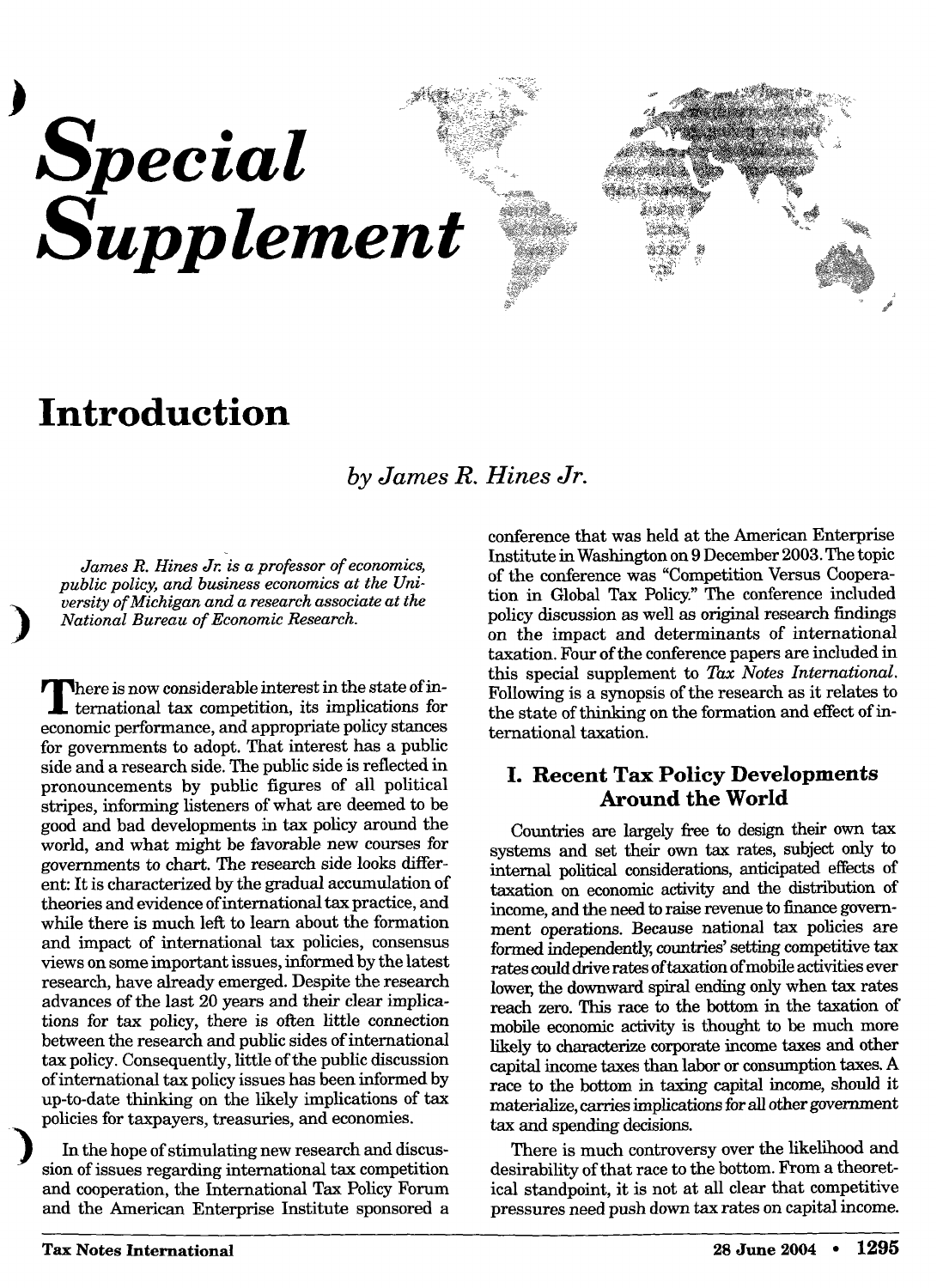**The standard thinking is that the international mobility of capital could increase the elasticity of the tax base from the standpoint of any country acting in isolation, thereby giving governments incentives to reduce tax rates. However, it need not be that globalization of business operations increases the mobility of the tax base. The international nature of modern business operations makes activities in one country increasingly dependent on operations of the same firm elsewhere in the world, which can carry the implication that heavier tax burdens in one jurisdiction raise the cost of doing business everywhere. In that setting the total volume of multinational business activity might be less responsive to national taxation than is typical domestic investment, and the globalization of the economy might tempt governments to impose higher tax rates than they would otherwise. Consequently, the direction of any effect of global economic developments on tax policies around the world is unclear as a theoretical matter, which is why researchers are at pains to consider what the data say about government reactions.** 

*I* necessarily follow that tax competition produces desirable outcomes. *Economic theory is generally favorably disposed toward competition of all kinds, following on the efficient properties of competitive markets, but it need not produces desirable outcomes.* 

**A similar ambiguity attends the desirability of unbridled tax competition. Economic theory is generally favorably disposed toward competition of all kinds, following on the efficient properties of competitive markets, but it need not necessarily follow that tax competition produces desirable outcomes. It is relatively simple to concoct scenarios in which uncoordinated action by competing governments drives tax rates too low or too high from the standpoint of global efficiency. That is sometimes taken as a reason to prefer international tax coordination, except that it is also easy to produce models in which competition between governments serves an important disciplining function that reduces inefficiency, and improves citizen welfare, compared to fully coordinated outcomes. Without better information on the behavior of governments, it is difficult to distinguish between those scenarios, and therefore to evaluate the desirability of different forms of competition and coordination among governments. The task before researchers and policymakers is to better understand the determinants of tax policy developments, as an important first step in considering what kinds of policy reforms would be most desirable.** 

**The paper "What Has Been the Tax Competition Experience of the Last 20 Years?" by Rachel Griffith**  **and Alexander Klemm considers the evolution of tax policy developments in high-income OECD countries since 1980. The first and most important observation that the authors make is that corporate income taxation has not been driven to zero, or anywhere near zero, over that period in that sample of countries. Statutory corporate tax rates have fallen over the last 25 years, but those reductions have been accompanied by an equivalent broadening of tax bases, leaving corporate tax collections roughly unchanged as fractions of national income and as fractions of government revenues. It would appear that the most extreme fears of those concerned by the possibility of unbridled international tax competition — the possibility of corporate tax rates being driven to zero — are unfounded. That point is clear in the data that they present, but has received insufficient attention in discussions of international tax developments.** 

**In light of that evidence it is important to consider why relatively heavy corporate taxation exhibits such persistence, and the paper by Griffith and Klemm does that. The paper reviews multilateral initiatives, including those by the OECD and the European Union, that could have accounted for observed tax rate patterns but appear to have had little impact. As the paper notes, however, the limited scope for future multilateral European legislative tax developments need not be mirrored in practice, given the recent active entry of the European Court of Justice into tax matters. The paper discusses the findings of applicable analytical research, including theoretical models of international tax setting, some of which carry implications similar to observed tax patterns. The paper also reviews recent empirical research on the determinants of national tax decisions. The finding that tax setting exhibits interdependencies (admittedly of unknown origin), in the sense that a country's tax actions affect the actions of its neighbors, may offer an important window into understanding why tax competition takes the form that is recently observed.** 

**The paper by Michael Keen and Alejandro Simone, "Is Tax Competition Harming Developing Countries More Than Developed?" considers many of the same tax trends from the standpoint of the developing world (countries with per capita incomes below US \$7,000). As the paper reports, statutory corporate tax rates have been falling sharply in the developing world to the same extent that they have fallen in OECD countries, the difference being that rate reductions in the developing world have not been accompanied by tax base expansions. As a result, corporate tax collections have fallen markedly.** 

**Because the tax systems of developing countries often resemble those of high-income countries, it is important to consider why there has been such a recent divergence in tax base trends between those two parts of the world. The Keen and Simone paper draws attention to the proliferation of special incentives**